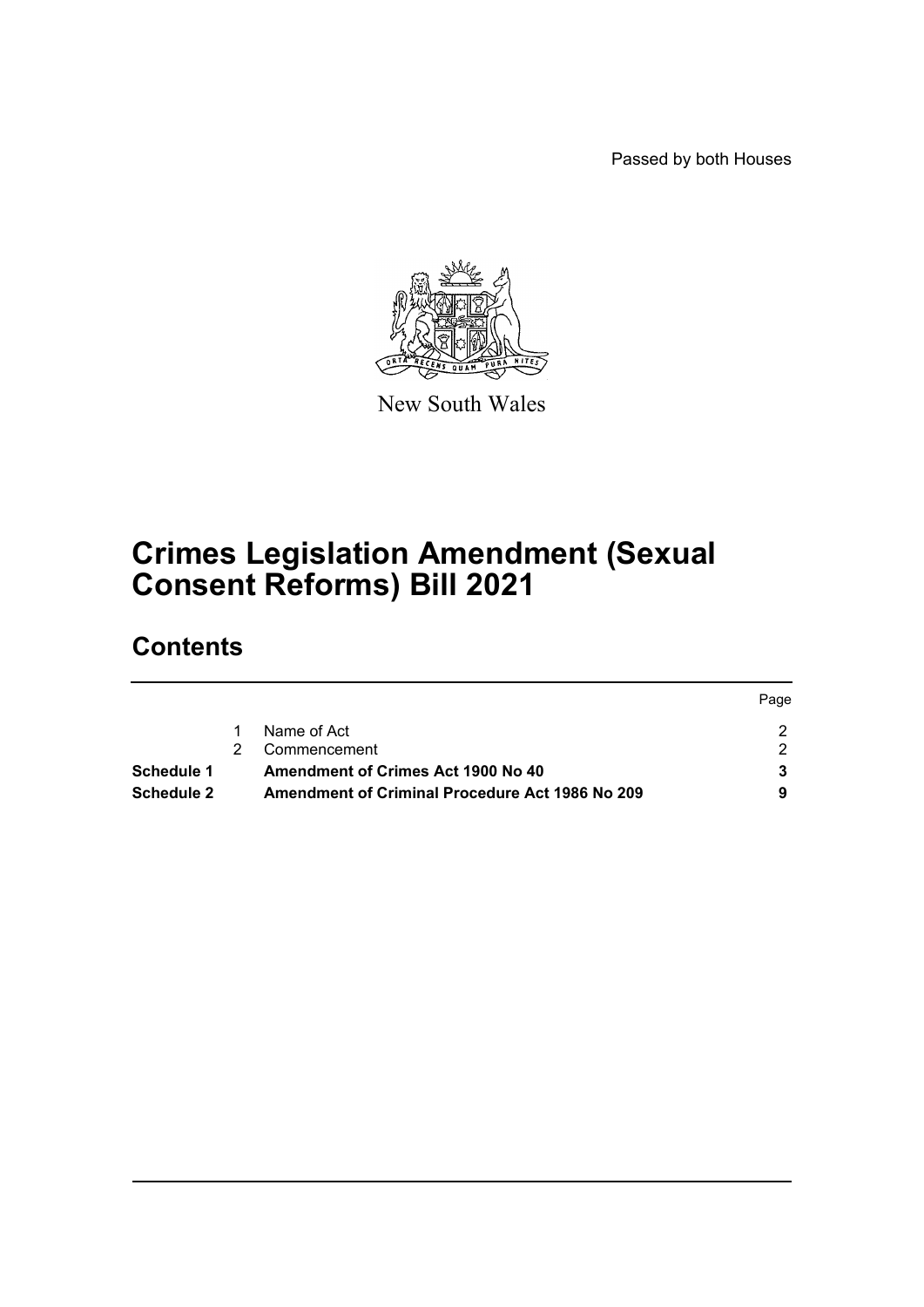*I certify that this public bill, which originated in the Legislative Assembly, has finally passed the Legislative Council and the Legislative Assembly of New South Wales.*

> *Clerk of the Legislative Assembly. Legislative Assembly, Sydney, , 2021*



New South Wales

# **Crimes Legislation Amendment (Sexual Consent Reforms) Bill 2021**

Act No , 2021

An Act to amend the *Crimes Act 1900* in relation to consent to certain sexual activities that, in the absence of consent, are sexual offences; to amend the *Criminal Procedure Act 1986* in relation to directions to juries; and for other purposes.

*I have examined this bill and find it to correspond in all respects with the bill as finally passed by both Houses.*

*Assistant Speaker of the Legislative Assembly.*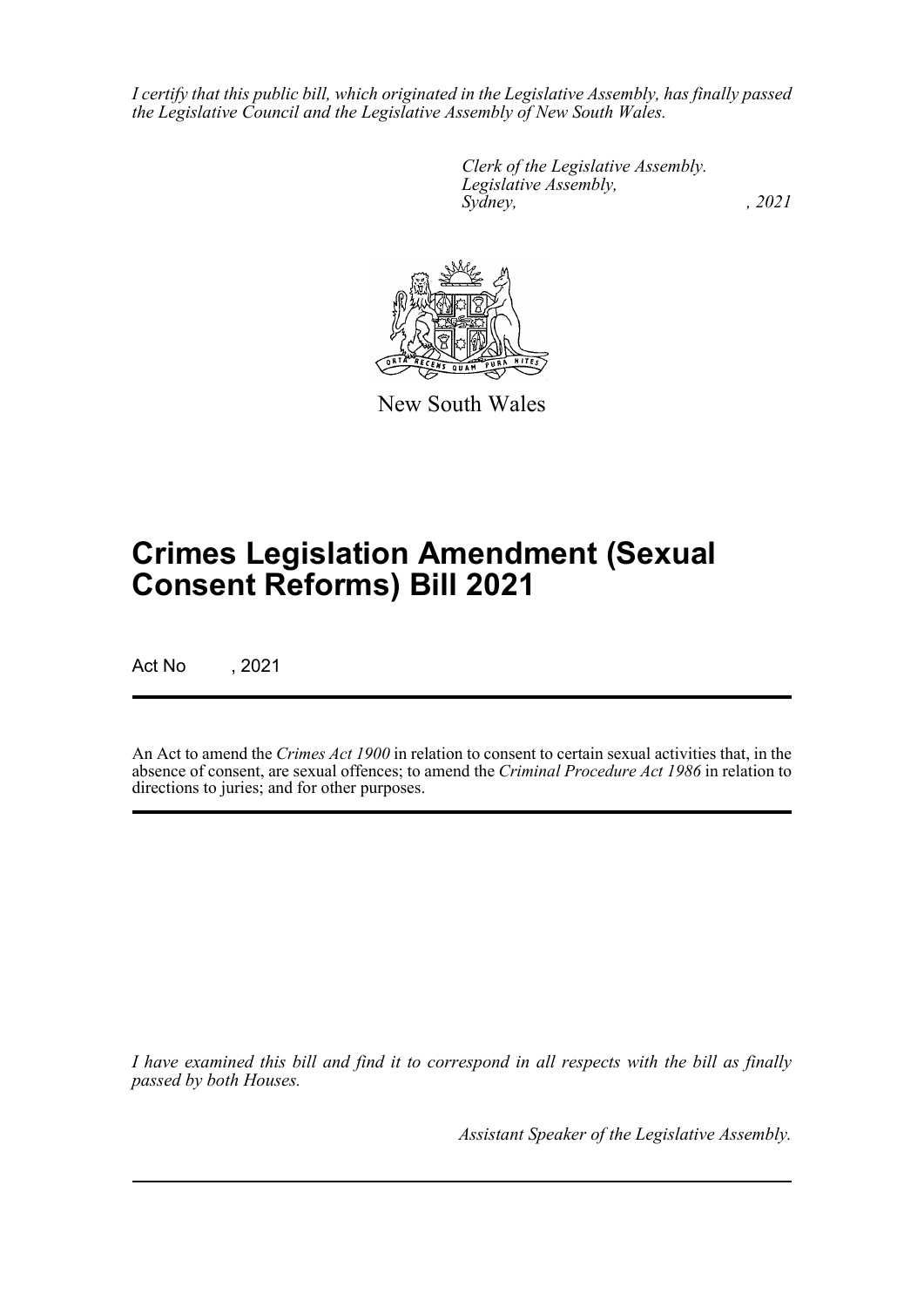# <span id="page-2-0"></span>**The Legislature of New South Wales enacts—**

#### **1 Name of Act**

This Act is the *Crimes Legislation Amendment (Sexual Consent Reforms) Act 2021*.

#### <span id="page-2-1"></span>**2 Commencement**

This Act commences on a day or days to be appointed by proclamation.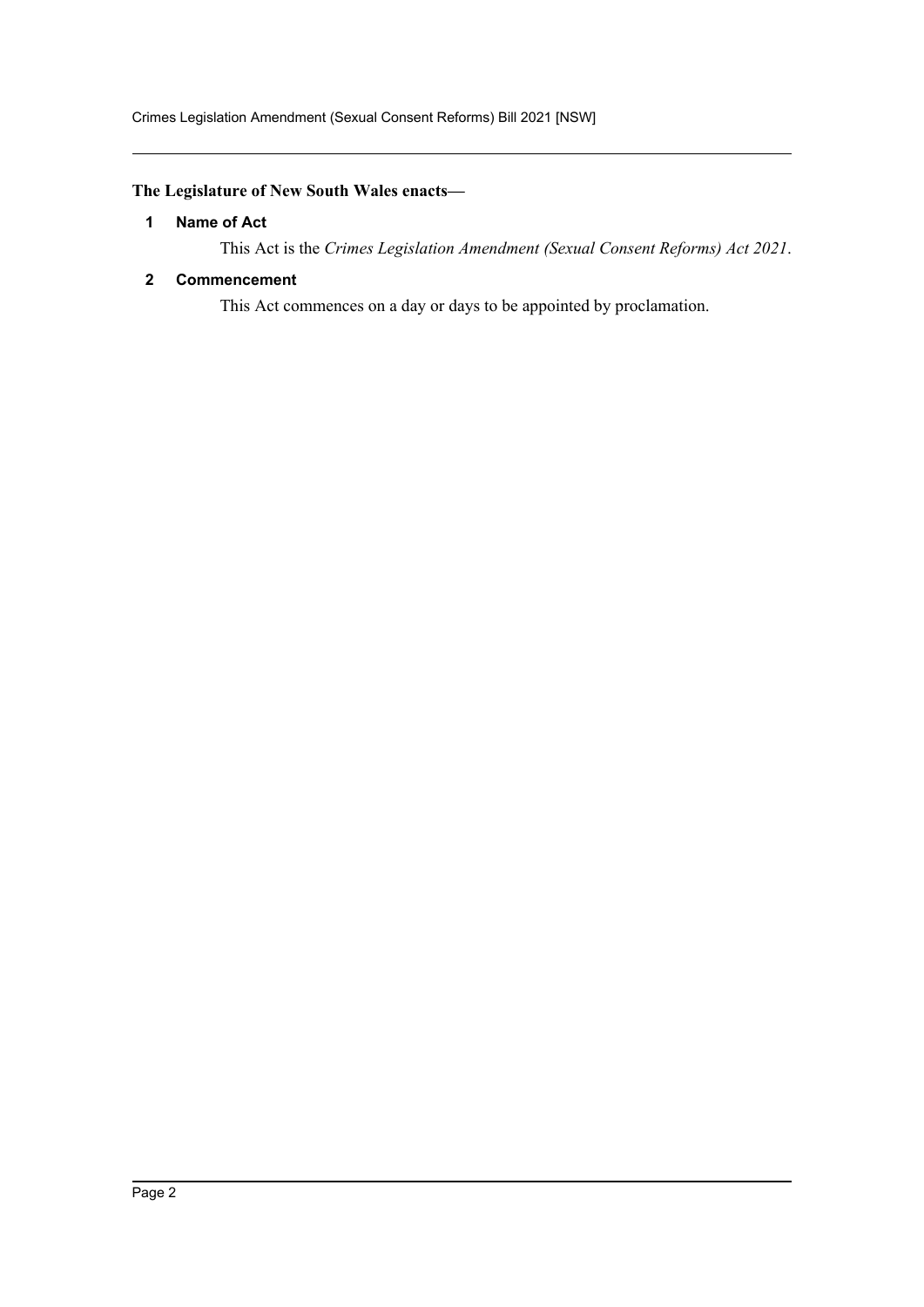# <span id="page-3-0"></span>**Schedule 1 Amendment of Crimes Act 1900 No 40**

# **[1] Section 61H Definitions**

Insert after section 61H(3)—

(4) It is not relevant for the purposes of this Division whether a part of the body referred to in this Division is surgically constructed or not.

## **[2] Section 61HA Meaning of "sexual intercourse"**

Omit section 61HA(a)–(c). Insert instead—

- (a) the penetration to any extent of the genitalia or anus of a person by—
	- (i) any part of the body of another person, or
	- (ii) any object manipulated by another person, or
- (b) the introduction of any part of the genitalia of a person into the mouth of another person, or
- (c) the application of the mouth or tongue to the female genitalia, or

## **[3] Section 61HA(2)**

Insert at the end of section 61HA—

(2) Penetration carried out solely for proper medical or hygienic purposes is not *sexual intercourse* for the purposes of this Division.

## **[4] Section 61HB Meaning of "sexual touching"**

Insert after section 61HB(1)—

(1A) The continuation of sexual touching as defined in subsection (1) is also *sexual touching* for the purposes of this Division.

## **[5] Sections 61HB(2)(a) and 61HC(2)(a)**

Omit "or anal area or (in the case of a female person, or transgender or intersex person identifying as female) the person's breasts, whether or not the breasts are sexually developed, or" wherever occurring.

Insert instead—

, anal area or breasts—

- (i) whether or not the breasts are sexually developed, and
- (ii) regardless of the person's gender or sex, or

## **[6] Section 61HB(3)**

Omit the subsection. Insert instead—

(3) Touching carried out solely for proper medical or hygienic purposes is not *sexual touching* for the purposes of this Division.

## **[7] Section 61HC Meaning of "sexual act"**

Insert after section 61HC(1)—

(1A) The continuation of a sexual act as defined in subsection (1) is also a *sexual act* for the purposes of this Division.

## **[8] Section 61HC(3)**

Omit the subsection. Insert instead—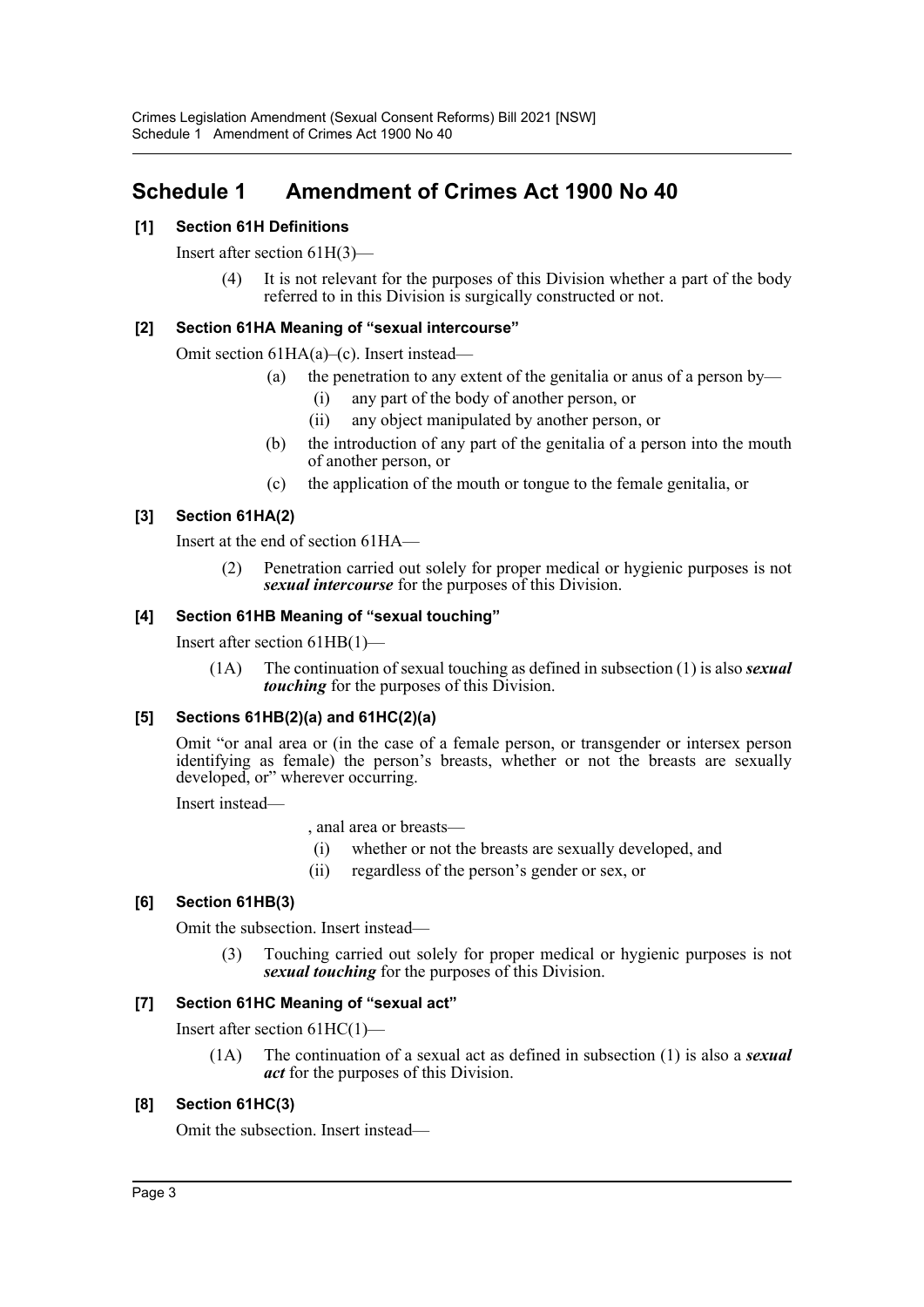(3) An act carried out solely for proper medical or hygienic purposes is not a *sexual act* for the purposes of this Division.

#### **[9] Part 3, Division 10, Subdivision 1A**

Omit section 61HE. Insert instead—

# **Subdivision 1A Consent and knowledge of consent**

#### **61HF Objective**

An objective of this Subdivision is to recognise the following—

- (a) every person has a right to choose whether or not to participate in a sexual activity,
- (b) consent to a sexual activity is not to be presumed,
- (c) consensual sexual activity involves ongoing and mutual communication, decision-making and free and voluntary agreement between the persons participating in the sexual activity.

#### **61HG Application of Subdivision**

- (1) This Subdivision applies to offences, or attempts to commit offences, against sections 61I, 61J, 61JA, 61KC, 61KD, 61KE and 61KF.
- (2) This Subdivision sets out—
	- (a) the circumstances in which a person consents or does not consent to a sexual activity, and
	- (b) the circumstances in which a person knows or is taken to know that another person does not consent to a sexual activity.

#### **61HH Definitions**

In this Subdivision—

*consent* has the same meaning as in section 61HI.

*sexual activity* means sexual intercourse, sexual touching or a sexual act.

#### **61HI Consent generally**

- (1) A person *consents* to a sexual activity if, at the time of the sexual activity, the person freely and voluntarily agrees to the sexual activity.
- (2) A person may, by words or conduct, withdraw consent to a sexual activity at any time.
- (3) Sexual activity that occurs after consent has been withdrawn occurs without consent.
- (4) A person who does not offer physical or verbal resistance to a sexual activity is not, by reason only of that fact, to be taken to consent to the sexual activity.
- (5) A person who consents to a particular sexual activity is not, by reason only of that fact, to be taken to consent to any other sexual activity. **Example—** A person who consents to a sexual activity using a condom is not, by reason only of that fact, to be taken to consent to a sexual activity without using a condom.
- (6) A person who consents to a sexual activity with a person on one occasion is not, by reason only of that fact, to be taken to consent to a sexual activity with—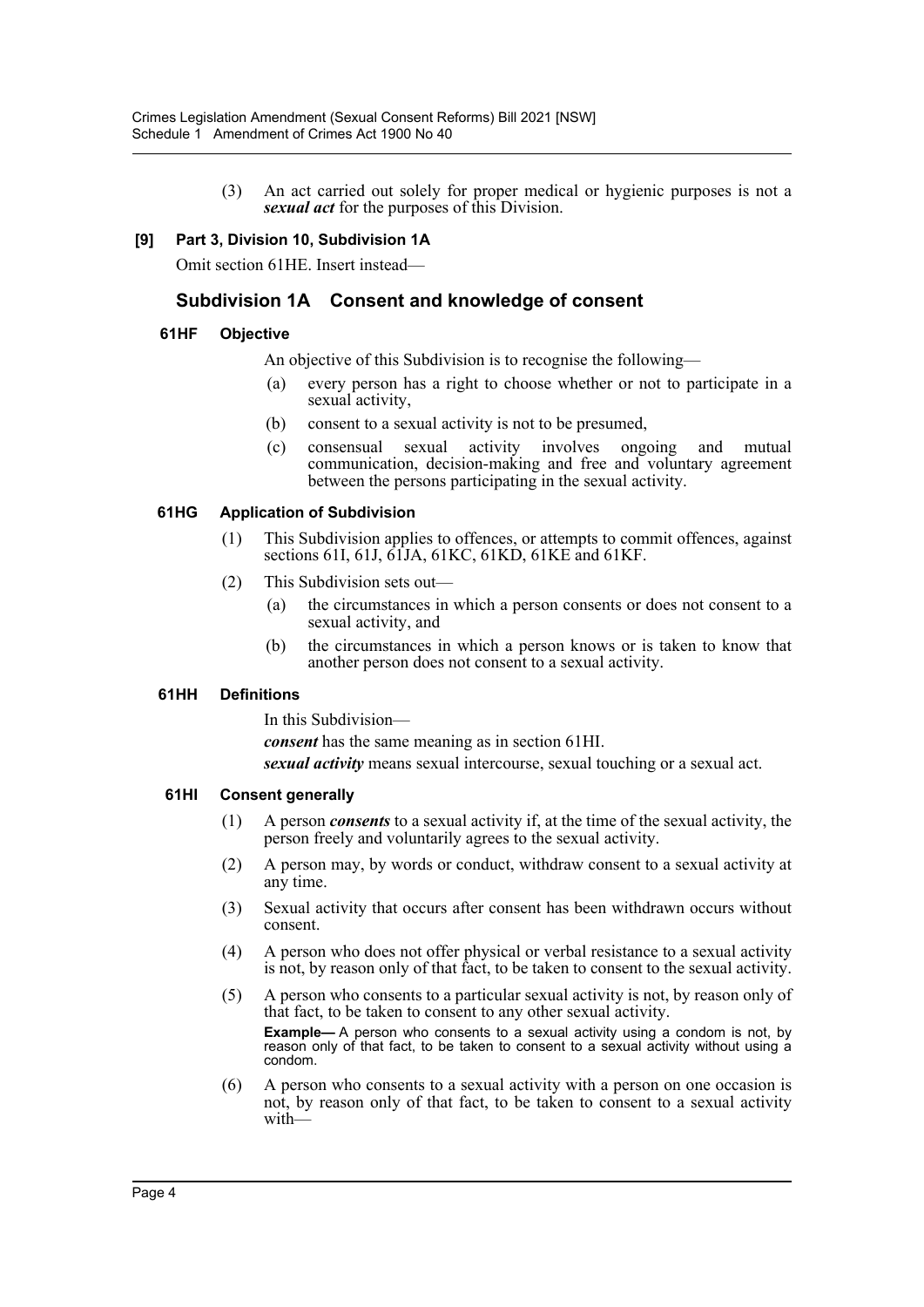- (a) that person on another occasion, or
- (b) another person on that or another occasion.

#### **61HJ Circumstances in which there is no consent**

- (1) A person does not consent to a sexual activity if—
	- (a) the person does not say or do anything to communicate consent, or
	- (b) the person does not have the capacity to consent to the sexual activity, or
	- (c) the person is so affected by alcohol or another drug as to be incapable of consenting to the sexual activity, or
	- (d) the person is unconscious or asleep, or
	- (e) the person participates in the sexual activity because of force, fear of force or fear of serious harm of any kind to the person, another person, an animal or property, regardless of—
		- (i) when the force or the conduct giving rise to the fear occurs, or
		- (ii) whether it occurs as a single instance or as part of an ongoing pattern, or
	- (f) the person participates in the sexual activity because of coercion, blackmail or intimidation, regardless of—
		- (i) when the coercion, blackmail or intimidation occurs, or
		- (ii) whether it occurs as a single instance or as part of an ongoing pattern, or
	- (g) the person participates in the sexual activity because the person or another person is unlawfully detained, or
	- (h) the person participates in the sexual activity because the person is overborne by the abuse of a relationship of authority, trust or dependence, or
	- (i) the person participates in the sexual activity because the person is mistaken about—
		- (i) the nature of the sexual activity, or
		- (ii) the purpose of the sexual activity, including about whether the sexual activity is for health, hygienic or cosmetic purposes, or
	- (j) the person participates in the sexual activity with another person because the person is mistaken—
		- (i) about the identity of the other person, or
		- (ii) that the person is married to the other person, or
	- (k) the person participates in the sexual activity because of a fraudulent inducement.
- (2) This section does not limit the grounds on which it may be established that a person does not consent to a sexual activity.
- (3) In this section—

*fraudulent inducement* does not include a misrepresentation about a person's income, wealth or feelings.

#### **61HK Knowledge about consent**

(1) A person (the *accused person*) is taken to know that another person does not consent to a sexual activity if—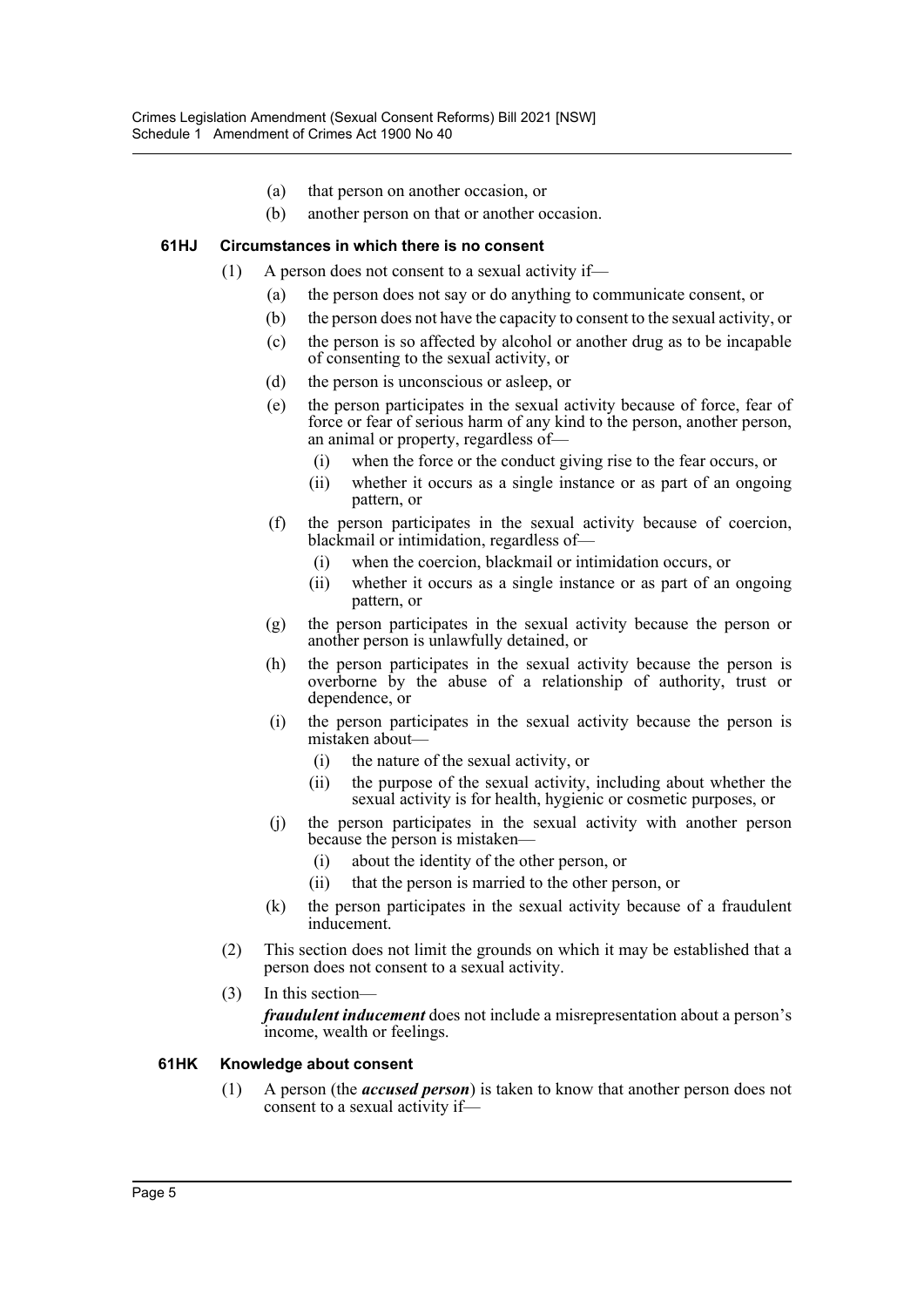- (a) the accused person actually knows the other person does not consent to the sexual activity, or
- (b) the accused person is reckless as to whether the other person consents to the sexual activity, or
- (c) any belief that the accused person has, or may have, that the other person consents to the sexual activity is not reasonable in the circumstances.
- (2) Without limiting subsection (1)(c), a belief that the other person consents to sexual activity is not reasonable if the accused person did not, within a reasonable time before or at the time of the sexual activity, say or do anything to find out whether the other person consents to the sexual activity.
- (3) Subsection (2) does not apply if the accused person shows that—
	- (a) the accused person had at the time of the sexual activity—
		- (i) a cognitive impairment within the meaning of section 23A(8) and (9), or
		- (ii) a mental health impairment, and
	- (b) the impairment was a substantial cause of the accused person not saying or doing anything.
- (4) The onus of establishing a matter referred to in subsection (3) lies with the accused person on the balance of probabilities.
- (5) For the purposes of making any finding under this section, the trier of fact—
	- (a) must consider all the circumstances of the case, including what, if anything, the accused person said or did, and
	- (b) must not consider any self-induced intoxication of the accused person.

# **[10] Sections 61J(2), 61KC(b), 61KD, 61KE(b), 61KF, 66C(5), 66DE(2) and 80A(1)**

Omit "alleged offender" wherever occurring. Insert instead "accused person".

## **[11] Section 61KA, heading**

Omit "**Offender married to victim**".

Insert instead "**Accused person married to complainant**".

## **[12] Sections 61KC, 61KD(1), 61KE and 61KF(1)**

Omit "(the *alleged offender*)" wherever occurring. Insert instead "(the *accused person*)".

**[13] Sections 61J(2), 61JA(1)(c), 61KC, 61KD, 61KE, 61KF, 66C(5), 66DE(2), 80A(1), definition of "circumstances of aggravation" and 80AG**

Omit "alleged victim" wherever occurring. Insert instead "complainant".

## **[14] Sections 61KC, 61KD(1), 61KE and 61KF(1)**

Omit "(the *alleged victim*)" wherever occurring. Insert instead "(the *complainant*)".

## **[15] Sections 73(3) and 73A(3)**

Omit "(*the victim*)" wherever occurring. Insert instead "(the *complainant*)".

#### **[16] Sections 73(3) and 73A(3)**

Omit "(*the offender*)" wherever occurring. Insert instead "(the *accused person*)".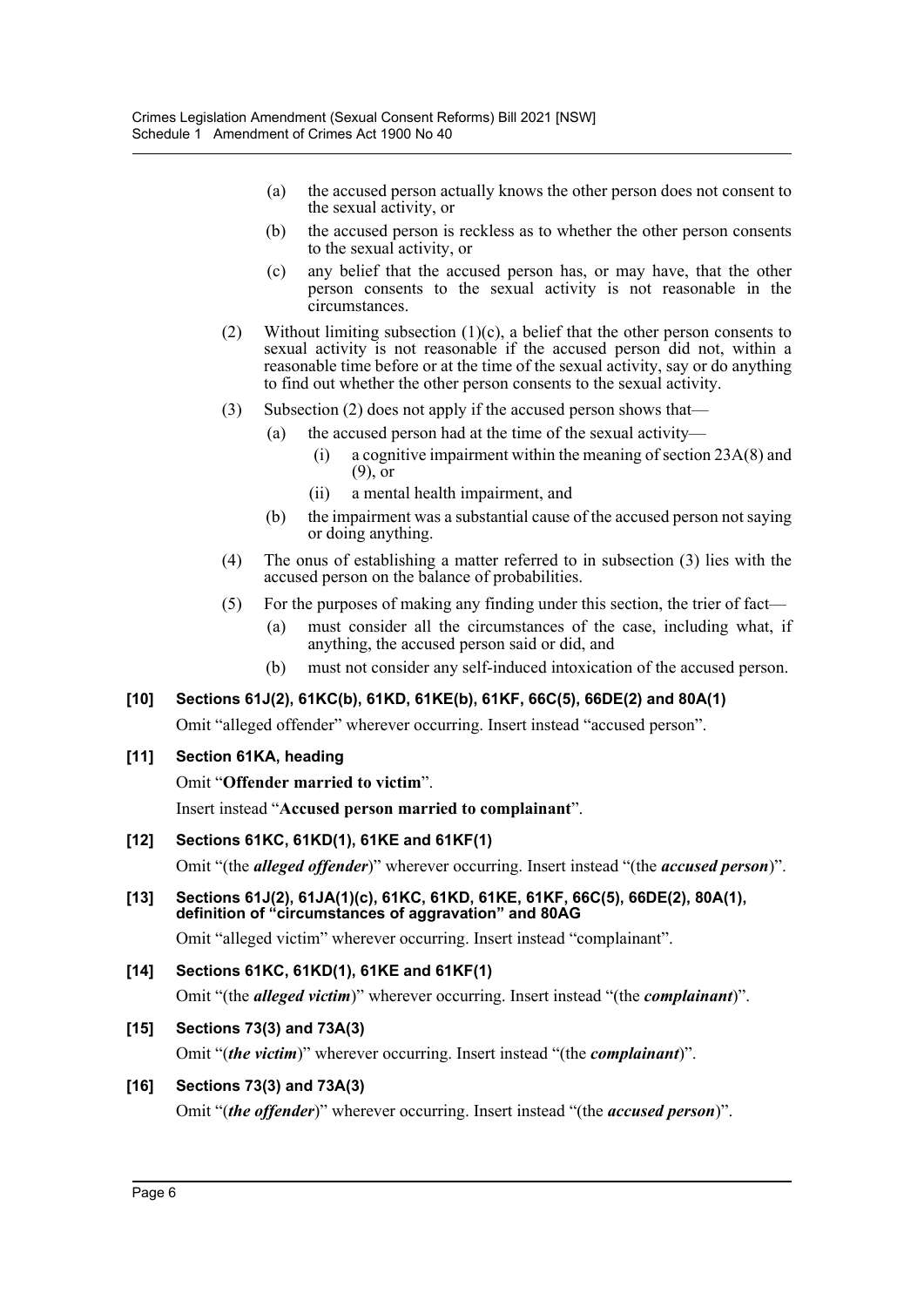#### **[17] Sections 73(3) and 73A(3)**

Omit "offender" wherever occurring. Insert instead "accused person".

#### **[18] Sections 73(3), 73A(3) and 80AF(2A)(b)**

Omit "victim" wherever occurring. Insert instead "complainant".

#### **[19] Sections 73(3)(b1) and 73A(3)(b1)**

Omit "offender's authority" wherever occurring. Insert instead "authority of the accused person".

#### **[20] Section 80A Sexual assault by forced self-manipulation**

Omit "(including a surgically constructed vagina)" from section 80A(1), definition of *self-manipulation*.

#### **[21] Section 80AB Alternative verdicts**

Omit "**alleged victim**" wherever occurring in section 80AB(2) and (3). Insert instead "**complainant**".

#### **[22] Section 80AC, heading**

Omit "**Offenders**". Insert instead "**Accused persons**".

# **[23] Section 80AF Uncertainty about time when sexual offence against child occurred**

Omit "victim of" from section 80AF(1)(b). Insert instead "complainant in relation to".

#### **[24] Section 583**

Insert after section 582—

#### **583 Review of certain provisions relating to consent**

- (1) The Minister must conduct reviews of the reviewable provisions to identify if—
	- (a) the policy objectives of the reviewable provisions remain valid, and
	- (b) the terms of the reviewable provisions remain appropriate for securing the objectives.
- (2) In conducting the review, the Minister must consider the transcripts of criminal trials—
	- (a) conducted during the review period, and
	- (b) to which the reviewable provisions were applicable.
- (3) The first review must be commenced within 6 months after the period of 3 years after the commencement date.
- (4) Subsequent reviews must be commenced every 5 years after the end of the 6-month period.
- (5) A report on the outcome of each review must be tabled in each House of Parliament within 1 year after the last day by which the review must be commenced.
- (6) The Minister must, at least 6 months before each review, table in each House of Parliament a report on the training that has occurred during the review period in relation to communicative consent, detailing—
	- (a) the type of training provided, and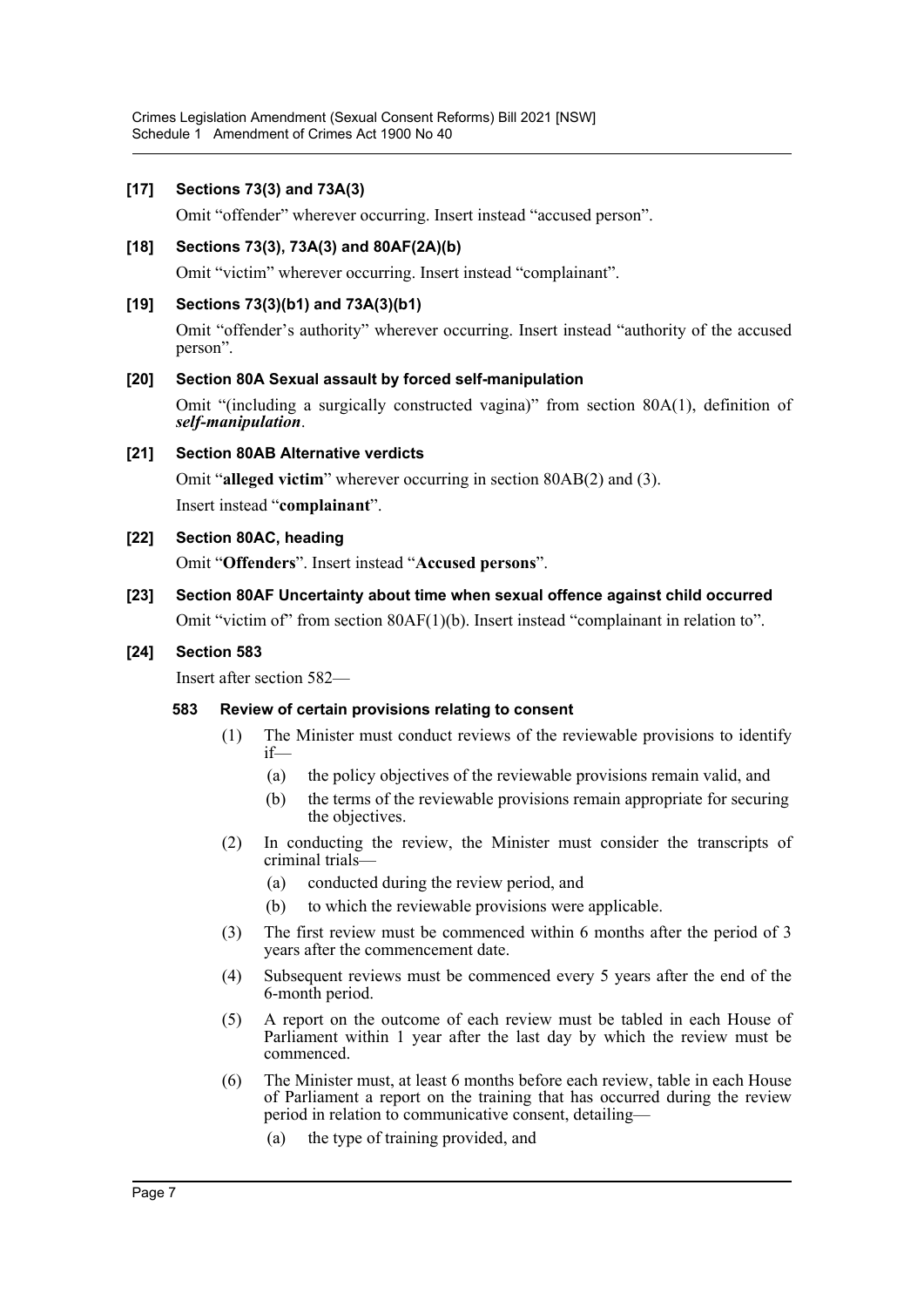- (b) the number and kinds of persons to whom it has been provided, including whether it has been provided to police officers, judicial officers or legal practitioners, and
- (c) how effective the training has been.

# (7) In this section—

*commencement date* means the date on which the *Crimes Legislation Amendment (Sexual Consent Reforms) Act 2021* commences.

*reviewable provisions* means—

- (a) sections 61H, 61HA, 61HB and 61HC, and
- (b) Part 3, Division 10, Subdivision 1A.

# **[25] Schedule 11 Savings, transitional and other provisions**

Insert at the end of the Schedule with appropriate Part and clause numbering—

# **Part Crimes Legislation Amendment (Sexual Consent Reforms) Act 2021**

## **Application of amendments**

An amendment made to this Act by the *Crimes Legislation Amendment (Sexual Consent Reforms) Act 2021* applies only in relation to an offence committed, or alleged to have been committed, on or after the commencement of the amendment.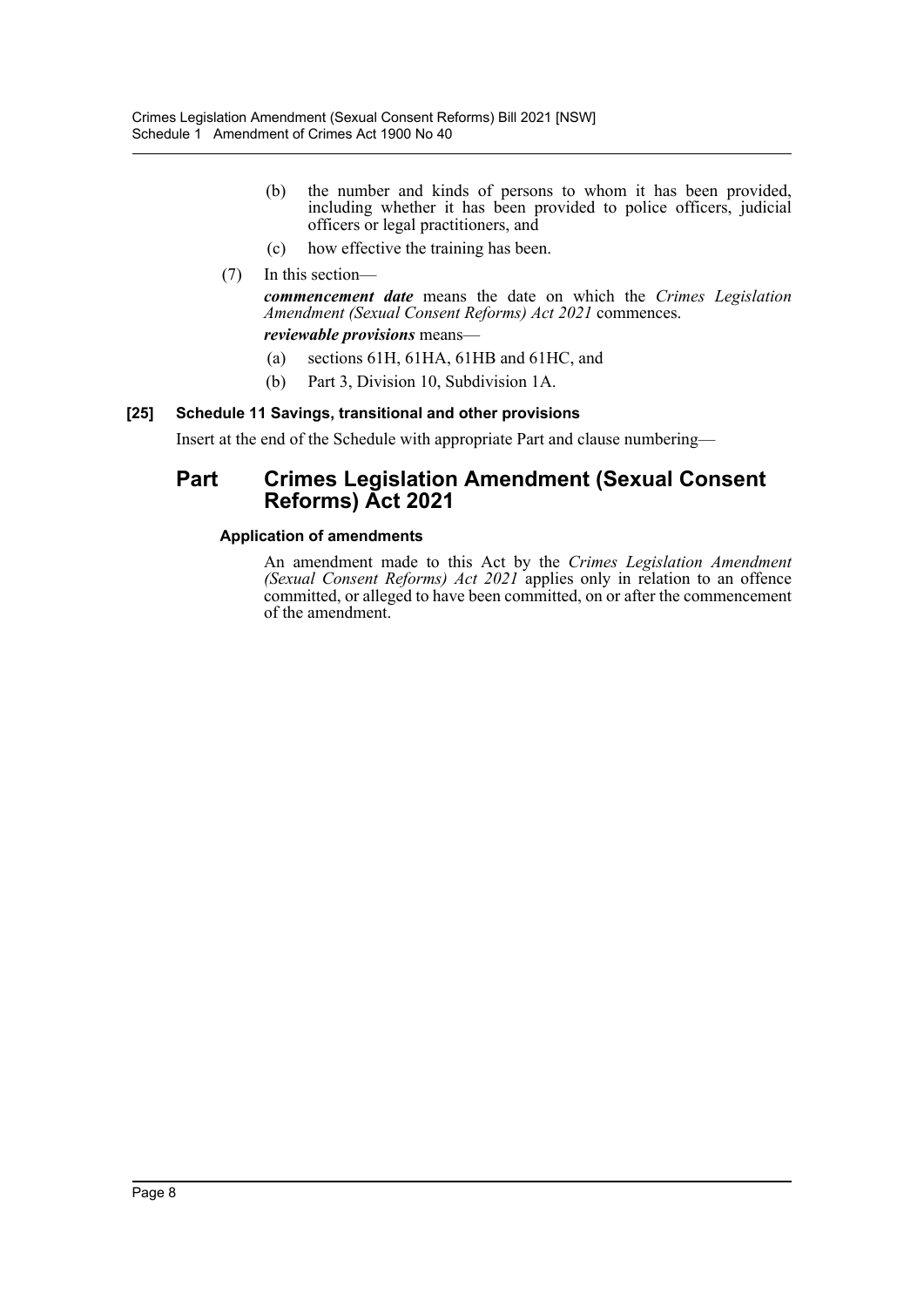# <span id="page-9-0"></span>**Schedule 2 Amendment of Criminal Procedure Act 1986 No 209**

**[1] Chapter 6, Part 5, Division 1, Subdivision 1, heading** Insert before section 290—

# **Subdivision 1 Preliminary**

**[2] Chapter 6, Part 5, Division 1, Subdivision 2, heading** Insert after section 290A—

# **Subdivision 2 In camera proceedings**

**[3] Chapter 6, Part 5, Division 1, Subdivision 3**

Insert after section 291C—

# **Subdivision 3 Directions to jury—consent**

#### **292 Directions in relation to consent**

- (1) This Subdivision applies to a trial of a person for an offence, or attempt to commit an offence, against the *Crimes Act 1900*, section 61I, 61J, 61JA, 61KC, 61KD, 61KE or 61KF.
- (2) In a trial to which this Subdivision applies, the judge must give any 1 or more of the directions set out in sections 292A–292E (a *consent direction*)—
	- (a) if there is a good reason to give the consent direction, or
	- (b) if requested to give the consent direction by a party to the proceedings, unless there is a good reason not to give the direction.
- (3) A judge is not required to use a particular form of words in giving a consent direction.
- (4) A judge may, as the judge sees fit—
	- (a) give a consent direction at any time during a trial, and
	- (b) give the same consent direction on more than 1 occasion during a trial.

#### **292A Circumstances in which non-consensual sexual activity occurs**

#### Direction—

Non-consensual sexual activity can occur—

- (a) in many different circumstances, and
- (b) between different kinds of people including—
	- (i) people who know one another, or
	- (ii) people who are married to one another, or
	- (iii) people who are in an established relationship with one another.

# **292B Responses to non-consensual sexual activity**

#### Direction—

(a) there is no typical or normal response to non-consensual sexual activity, and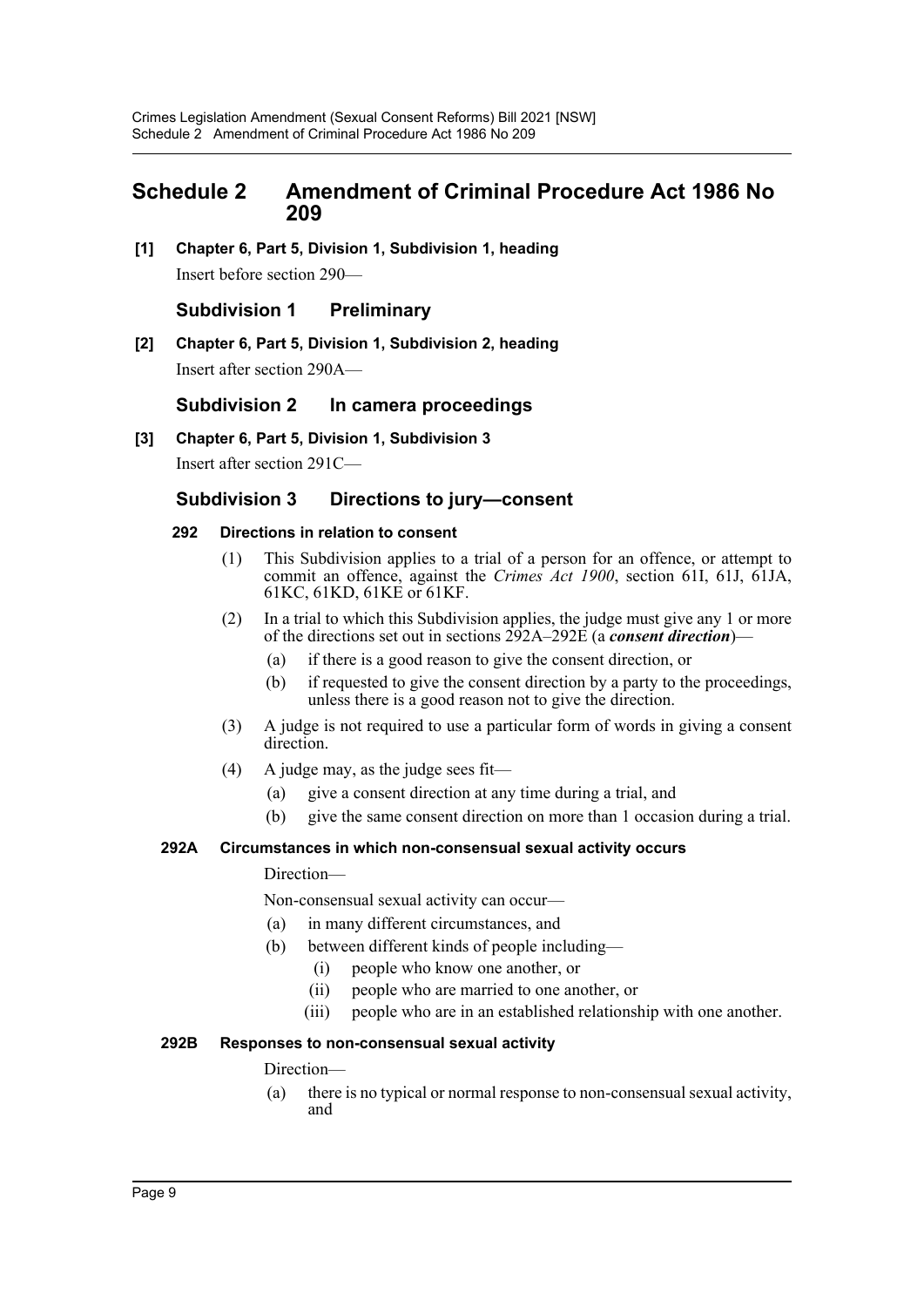- (b) people may respond to non-consensual sexual activity in different ways, including by freezing and not saying or doing anything, and
- (c) the jury must avoid making assessments based on preconceived ideas about how people respond to non-consensual sexual activity.

#### **292C Lack of physical injury, violence or threats**

Direction—

- (a) people who do not consent to a sexual activity may not be physically injured or subjected to violence, or threatened with physical injury or violence, and
- (b) the absence of injury or violence, or threats of injury or violence, does not necessarily mean that a person is not telling the truth about an alleged sexual offence.

#### **292D Responses to giving evidence**

Direction—

- (a) trauma may affect people differently, which means that some people may show obvious signs of emotion or distress when giving evidence in court about an alleged sexual offence, but others may not, and
- (b) the presence or absence of emotion or distress does not necessarily mean that a person is not telling the truth about an alleged sexual offence.

#### **292E Behaviour and appearance of complainant**

Direction—

It should not be assumed that a person consented to a sexual activity because the person—

- (a) wore particular clothing or had a particular appearance, or
- (b) consumed alcohol or another drug, or
- (c) was present in a particular location.

## **[4] Section 293**

Renumber as section 294CB and relocate after section 294CA.

# **[5] Chapter 6, Part 5, Division 1, Subdivision 4, heading**

Insert before section 293A—

# **Subdivision 4 Directions to jury—other**

**[6] Section 293A, heading**

Omit "**Warning**". Insert instead "**Direction**".

## **[7] Section 293A(2)**

Omit "inform". Insert instead "direct".

## **[8] Section 293A(2A)**

Insert after section 293A(2)—

- (2A) A judge may, as the judge sees fit—
	- (a) give a direction in this section at any time during a trial, and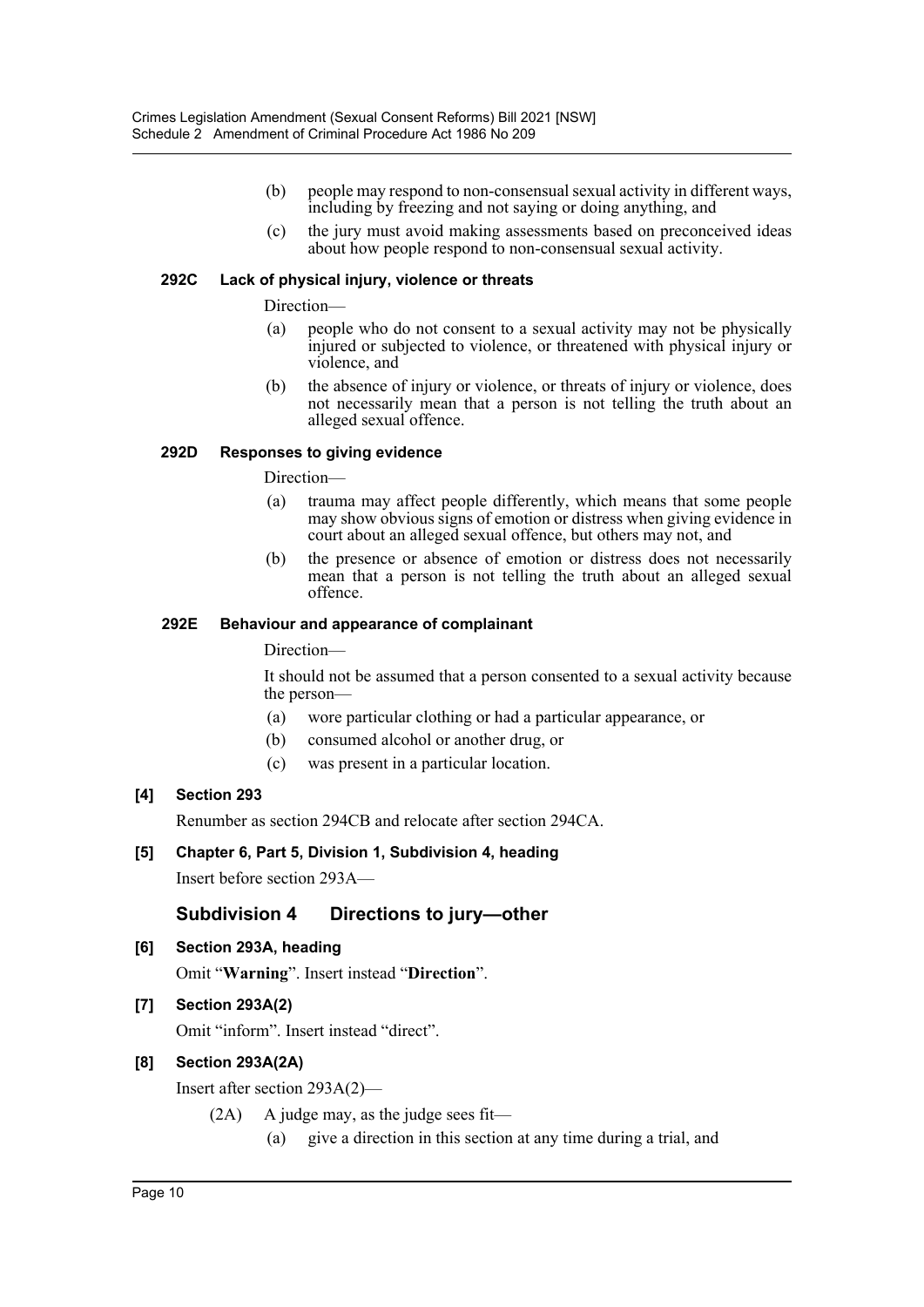- (b) give the same direction on more than 1 occasion during a trial.
- **[9] Section 294, heading**

Omit "**Warning**". Insert instead "**Direction**".

**[10] Section 294(2)(a) and (c)**

Omit "warn" wherever occurring. Insert instead "direct".

**[11] Section 294(2)(b)**

Omit "inform". Insert instead "direct".

# **[12] Section 294(2)(c)**

Omit "warning". Insert instead "direction".

# **[13] Section 294(2A)**

Insert after section 294(2)—

- (2A) A judge may, as the judge sees fit—
	- (a) give a direction in this section at any time during a trial, and
	- (b) give the same direction on more than 1 occasion during a trial.

# **[14] Section 294AA, heading**

Omit "**Warning**". Insert instead "**Direction**".

# **[15] Section 294AA(1)**

Omit "warn". Insert instead "direct".

# **[16] Section 294AA(2)**

Omit "warning". Insert instead "direction".

**[17] Chapter 6, Part 5, Division 1, Subdivision 5, heading** Insert after section 294AA—

# **Subdivision 5 Giving of evidence**

**[18] Chapter 6, Part 5 Division 1, Subdivision 6, heading** Insert after section 294CA—

# **Subdivision 6 Protections extend to tendency witnesses**

**[19] Chapter 7, Part 6**

Insert after Part 5—

# **Part 6 Review of provisions**

## **368 Review of certain provisions relating to consent**

- (1) The Minister must conduct reviews of the reviewable provisions to identify if—
	- (a) the policy objectives of the reviewable provisions remain valid, and
	- (b) the terms of the reviewable provisions remain appropriate for securing